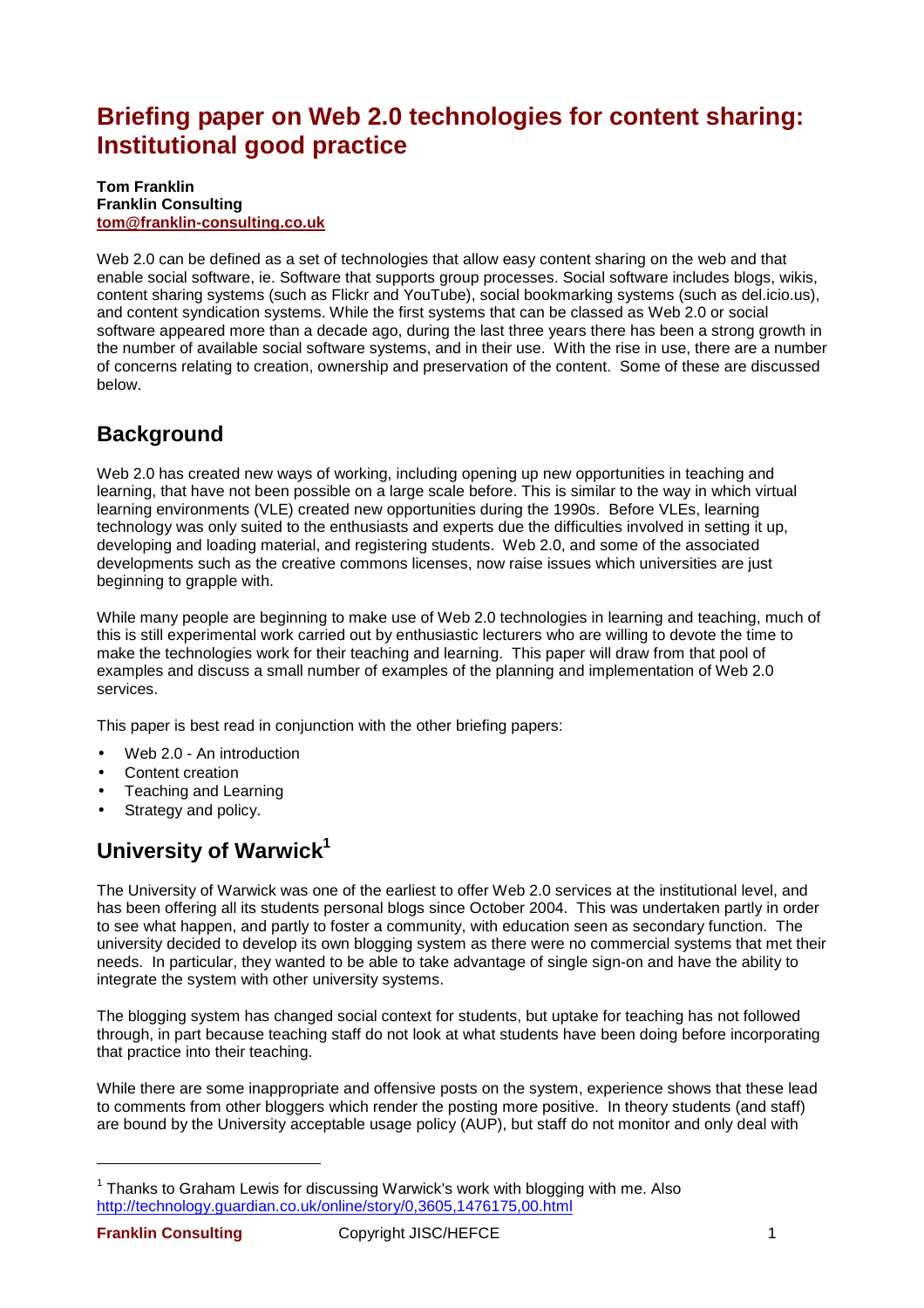cases that are reported to them. A greater challenge may be copyright, and there is considerable evidence that students are very relaxed about re-using material from other sources<sup>2</sup>.

When students leave they can have the blog deleted, frozen or they can export the data to take with them.

The blog is widely used, and current statistics give an indication of the take up<sup>3</sup>:

- 4,540 blogs
- 88,619 entries
- 13,255 tags
- 190,859 comments
- 111,803 images

The University also has a podcasting service, and the Centre for Academic and Professional Development will lend out recording equipment to staff. The German Department is using podcasts to support vocabulary development and to record plays. There is the intention to develop a wiki to accompany the blogging service.

## **University of Leeds<sup>4</sup>**

The University of Leeds was one of the earliest to introduce a virtual learning environment (VLE), building their own open source system called Bodington. About two years ago it was decided that Bodington no longer met the needs of the University and that a new VLE should be selected. A long and thorough consultation was undertaken on what system to replace it with. During this period academic staff were asked which tools they would find useful for learning and teaching and some requested blogs and wikis. In October 2005 the University selected and installed MediaWiki as a wiki and Elgg for blogging as stand alone systems for staff to experiment with.

This initiative is in line with the University of Leeds Learning and Teaching Strategy which emphasises the use of technology to enhance learning and teaching- ('increasing the innovative ways in which technology is used' and 'championing the use of technology through innovative pilot projects') and it furthers the University's capacity for high quality blended learning. Additionally it provides tools which can be used by staff and students as part of campus life to communicate information, work as groups, share research findings and take part in communities of practice in line with the University's stated values of community and academic excellence.

Support for staff in using these tools has been offered since the start of the project by the Staff Departmental Development Unit. Training sessions and workshops identifying good practice in using web 2.0 tools in learning and teaching have been very popular with staff. The result has been that by promoting these tools directly to staff first their use on campus has been focussed on delivering new ways of teaching and new ways of disseminating information within the institution. In contrast to the Warwick model, the blogging tools were not promoted directly to students in general. The students who are active on the Leeds blogs are doing so as part of a module or programme of study and have found the blogs via recommendation from their teachers. At April 2007 there are 2,000 student accounts on the system. Student and staff use of the systems are governed by the acceptable use policy. There have not, so far, been any misbehaviour problems.

In addition to use in learning and teaching there are many examples of University of Leeds staff making use of the blogging tools to support staff groups, to share information across campus and to reflect or record progress in their own work. Promoting blogs, wikis and other RSS enabled applications such as podcasting and news feeds has been part of the Staff and Departmental Development Unit's support for the ongoing development of staff information literacy skills.

There were several reasons for creating locally managed systems:

The web master preferred that institutional content be hosted locally rather than externally.

<sup>&</sup>lt;sup>2</sup> <u>http://www.bloggerme.co.uk/the\_uk\_web\_log\_forum/2005/03/john\_dale\_.html</u><br><sup>3</sup> <u>http://blogs.warwick.ac.uk/</u> (data from 11 April 2007)

<sup>&</sup>lt;sup>4</sup> Thanks to Melissa Highton for discussing the work at Leeds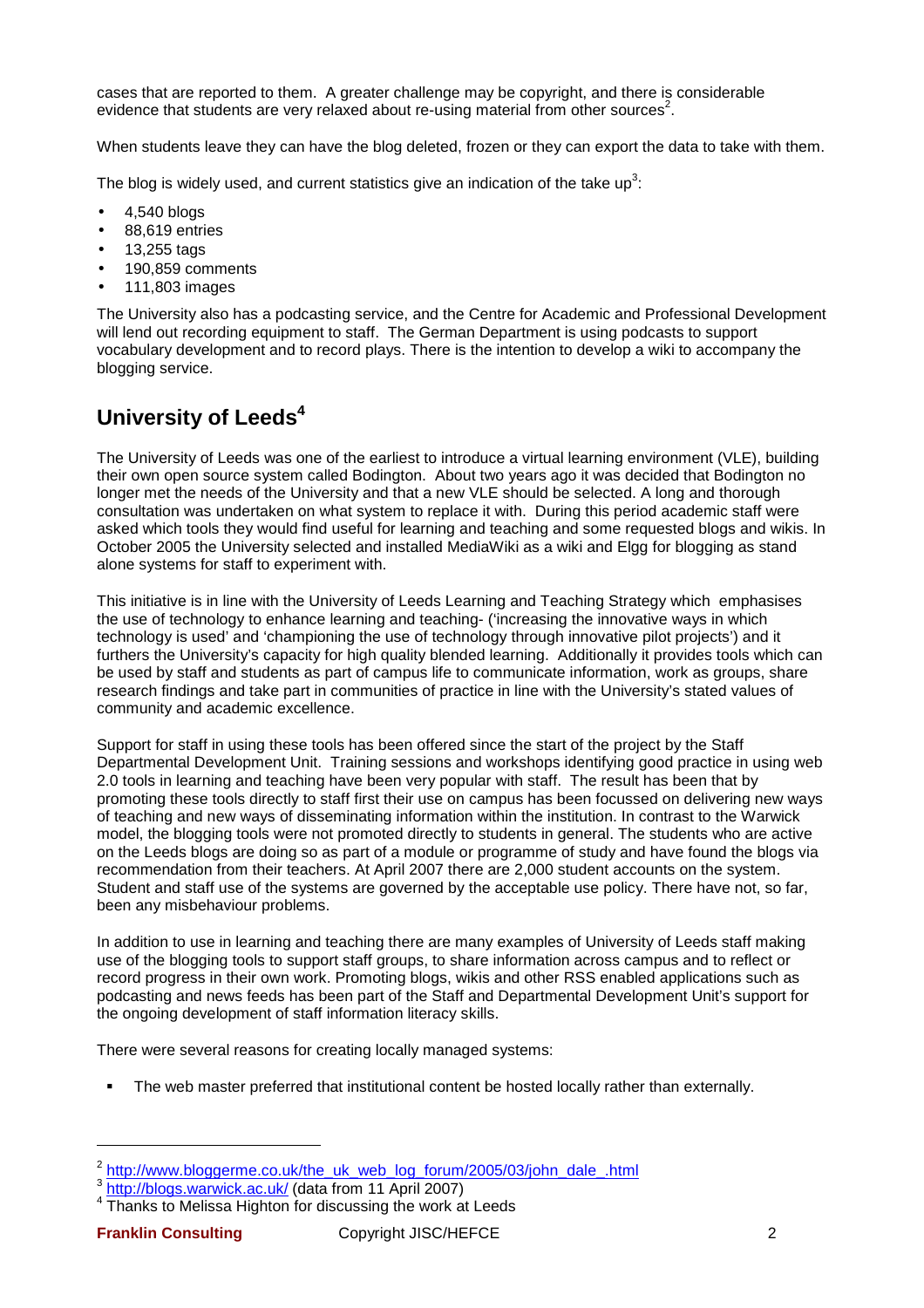- The Informal learning opportunities are seen as important as formal ones, and therefore infrastructure to support such opportunities was needed.
- It would be possible to attach the University of Leeds branding to locally hosted solutions.
- Staff who want to use the systems in their teaching can enrol their students into the wiki or blog (or both).
- The roll out has been manageable: hosting and technical support has been provided by the central web team including the Webmaster.

Reasons for not incorporating these tools into the institutional VLE.

- The institution is in a period of transition between VLEs and integration work will likely begin when a new VLE is in place.
- Blogs and wikis are promoted to staff as flexible tools for openness, creativity and community to be used as and when appropriate beyond application in learning and teaching.

Future plans include making the current system a fully supported service run by information systems and services and supported by their help desk.

### **University of Brighton<sup>5</sup>**

The University of Brighton recently implemented Elgg<sup>6</sup> across the University, integrating it with their existing systems. As Stanier wrote "We have Elgg running campus-wide with 36,000 users registered. The flexibility of the Elgg model made it easy to integrate with our institutional VLE and MIS systems so we can use the same automated procedures to register students and course communities for all our systems. Our students took to using Elgg immediately and within two weeks we had a thriving and interesting blogging community. What's more rewarding is the manner of use rather than simply the scale of use – students and staff are using it both as an online social community and for shared academic interest. Elgg is now being used formally within course and modules and less formally to bring together people with similar interests – enabling people to share information, reflections and comment across course boundaries and develop something very different to anything we've had before. I firmly believe we're taking the first steps from a Virtual Learning Environment to a Shared Learning Environment."<sup>7</sup>

Stanier describes it as "a glorious experiment" with the evolution of the system being driven by its users. The University sees it as particularly helpful at fostering a sense of community across the split campus. As suggested above take up has been good, and some courses are being moved from Blackboard, their current VLE, to Elgg as Blackboard does not allow student participation to the same degree. Students are also beginning to use the system for their personal development planning (PDP) and the creation of e-portfolios. Students are also able to incorporate material from elsewhere, such as MySpace (about 25% of students have MySpace accounts).

There is some take up of the system in learning, and all course cohorts are automatically added to Elgg as communities, though students and staff are free to create their own communities too. Many of the student societies have done so.

Examples of use in learning include media students who are using the system in their learning where they upload videos that they have created and then critiquing each others work. It is also providing new forms of student support. There have been cases of students who have been on the verge of quitting their courses blogging their problems – these have been picked up, either by other students or by student services who have then provided support.

While all staff and students have accounts only a small proportion are active; around 0.2% of all accounts by the end of November 2006 (though this compares with around 0.1% on other Web 2.0 systems).

 $5$  Thanks to Stan Stanier for discussing the work at Brighton

<sup>&</sup>lt;sup>6</sup> See <u>http://elgg.org/</u><br><sup>7</sup> http://elgg.org/fectur

http://elgg.org/features.php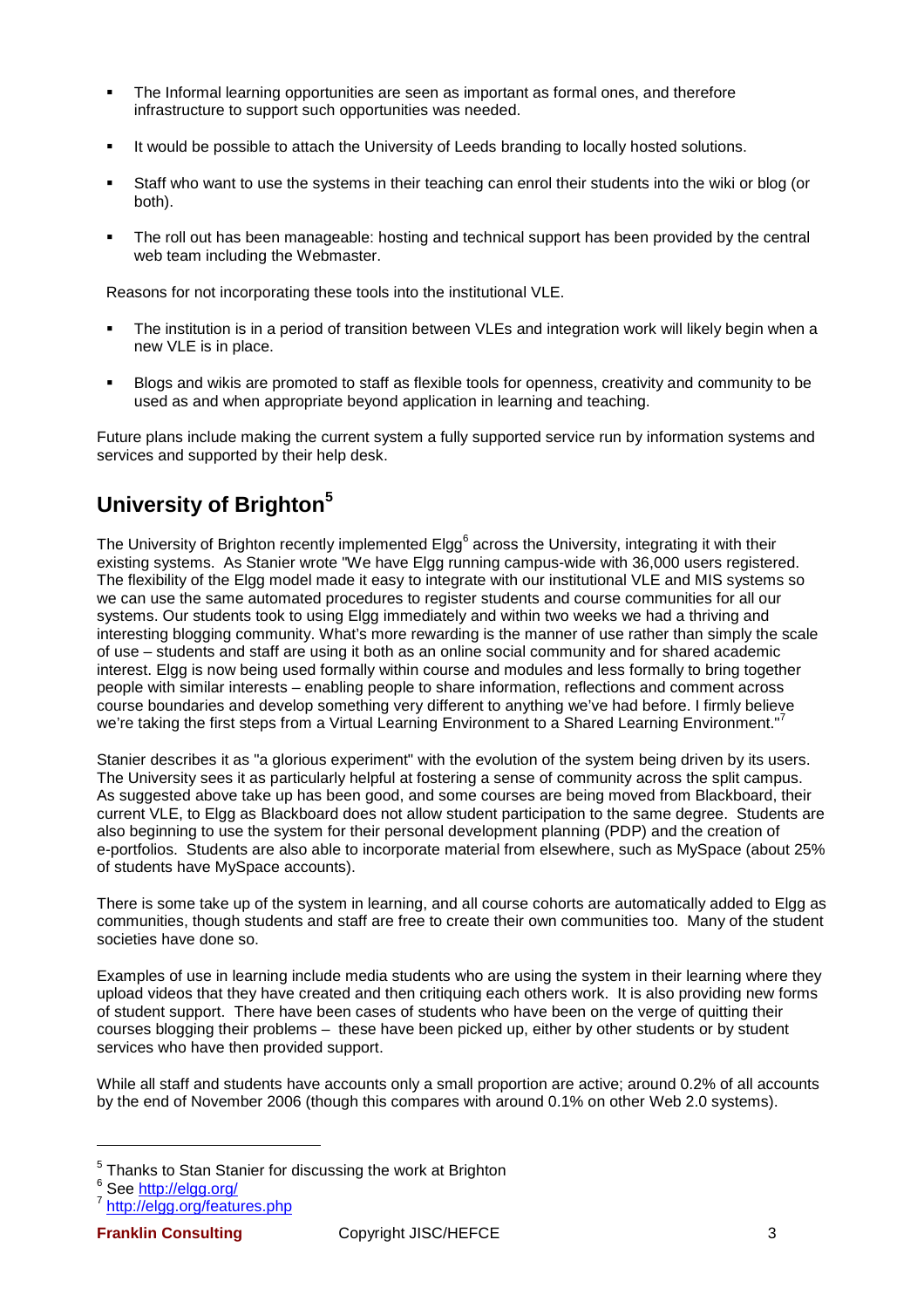There are still some problems that need to be addressed. One disappointing aspect has been the slow take-up of using the system for providing access to external experts / professionals who could contribute to learning and teaching programmes. Initially there was some inappropriate use, but such postings usually disappear within minutes due to peer pressure. The system has also been used for inappropriate sales activity on one occasion.

# **University of Edinburgh<sup>8</sup>**

The University of Edinburgh is, as far as we are aware, the only university in the UK to have a Web 2.0 strategy<sup>9</sup>, supported by an action plan. The report recommends the establishment of appropriate infrastructure to facilitate greater use of Web 2.0 tools, and fostering their take-up by "leading by example". The report looks at the University's strategic plan and maps its proposed actions against parts of this to demonstrate how it is fulfilling the needs of the University.

Section 4.4 of the report considers how the university can take advantage of Web 2.0, including the following:

- Use blogs and RSS feeds instead of newsletters e.g. the internal Information Services staff newsletter, the MLRP project updates, the EUCLID newsletter, the proposed University Web Development Project newsletter.
- Make use of Web 2.0 mapping technologies such as Google Maps to supplement or replace the online versions of the University campus maps. This would enable directions to be generated automatically.
- Use social bookmarking technologies such as del.icio.us to manage course reading lists, perhaps in a collaborative way so that students can benefit from others' discoveries of relevant material. Link the service with Library resources and WebCT.
- Social bookmarking can support development projects and research projects, allowing an information resource base to be constructed in a collaborative way.
- Provide podcasts of public lectures (honorary graduates, inaugural lectures, high-profile special events), which can be downloaded after the event from the relevant part of the University's website. (Webcasts are also possible and do take place, but require considerable staff effort, and cannot be downloaded to a portable player.)
- Provide podcasts as part of support materials e.g. a podcast tour of major University services or buildings (such as the Main Library).
- Use services such as Frappr to help build a sense of community amongst international postgraduate students prior to arrival (this is already under consideration in Moray House School of Education).

This results in recommendations that the University should host wiki and blog services supported by the University's single sign-on system. Edinburgh uses WebCT as its VLE, and while recognising that this will have blog and wiki services these will not be appropriate to all the needs of the University (including research and management). However, the services will need to be available through WebCT. Edinburgh only intend to support a single system, and comment that it does not matter too much which one as, no matter the choice, some users will believe it is the wrong choice. They note issues around security including "blog spam<sup>10</sup>" and accessibility issues associated with the "heavy use of Javascript".

Besides supporting the technology they have also created an adoption strategy which includes:

 Identifying key individuals (evangelists), especially amongst senior administrators and senior academics.

<sup>&</sup>lt;sup>8</sup> Thanks to Chris Adie and Jean Ritchie for this information.<br><sup>9</sup> http://www.is.ed.ac.uk/projects/Web\_2.0\_Initiative

<sup>&</sup>lt;sup>10</sup> Blog spam is the posting of articles or comments on blogs to gain exposure through people visiting the blog or receiving rss feeds from it.